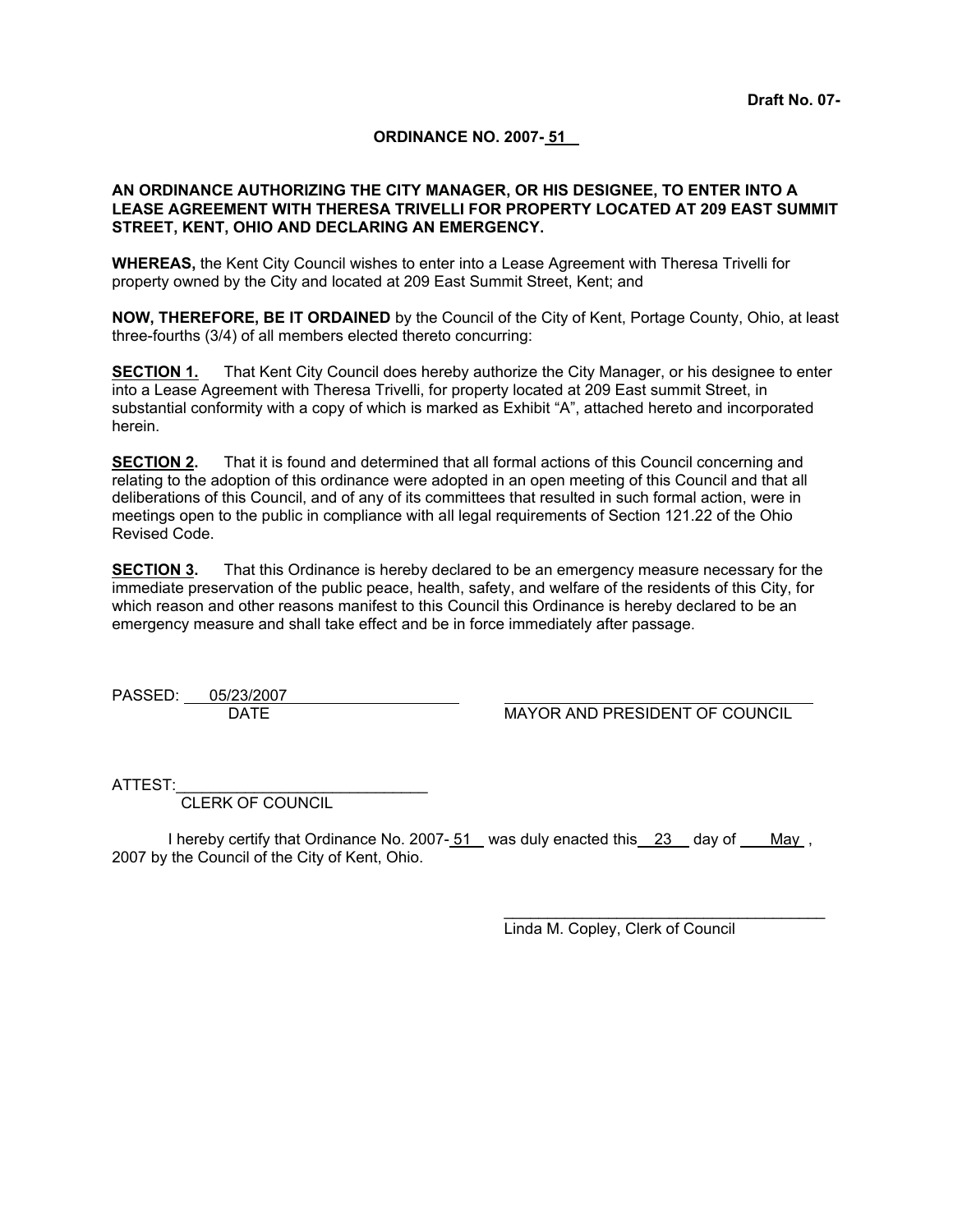# **EXHIBIT "A"**

# **COMMERCIAL PROPERTY LEASE**

THIS LEASE is made between the CITY OF KENT, Ohio as "Lessor", and THERESA TRIVELLI dba The Capelli Salon as "Lessee".

## **SECTION I Description of Leased Premises**

Lessor agrees to lease to Lessee and Lessee agrees to lease from Lessor, the 880 square foot of space as presently constituted known as 209 East Summit Street, referred to below as "the premises" in the City of Kent, Portage County, State of Ohio, referred to below as the building.

# **SECTION II Term**

The space is leased for a term beginning on August 1, 2007 and to end July 31, 2012, or on an earlier time and date as this lease may terminate as provided below, except that, if the date falls on a Sunday or a holiday, then this lease shall end at midnight on the business day which precedes the above-mentioned date. By agreement of the parties, the lease may be extended beyond July 31, 2012. In addition, this lease may be terminated at any time by agreement of the parties with a ninety (90) day notice period.

#### **SECTION III Rent**

The total annual rent for:

- 1. August 1, 2007 through July 31, 2008 (year one) is the sum of \$2,640.00, which is payable in twelve (12) equal monthly \$220.00 installments, in advance, on the first day of each calendar month during the term, beginning July 1, 2007.
- 2. The lease rate for July 1, 2008 through June 31, 2009 will be \$264.00 per month or \$3,168.00 annually.
- 3. The rate for the term commencing August 1, 2009 and ending July 30, 2010 will be \$286.00 per month or \$3,432.00 annually.
- 4. Finally, the rate for the term commencing August 1, 2010 and ending July 31, 2012 will be \$289.66 per month or \$3,476.00 annually.

#### **SECTION IV Use and Occupancy**

Lessee agrees to use and occupy the premises for a hair salon and for no other purpose. Lessor represents that the premises may lawfully be used for the stated purpose.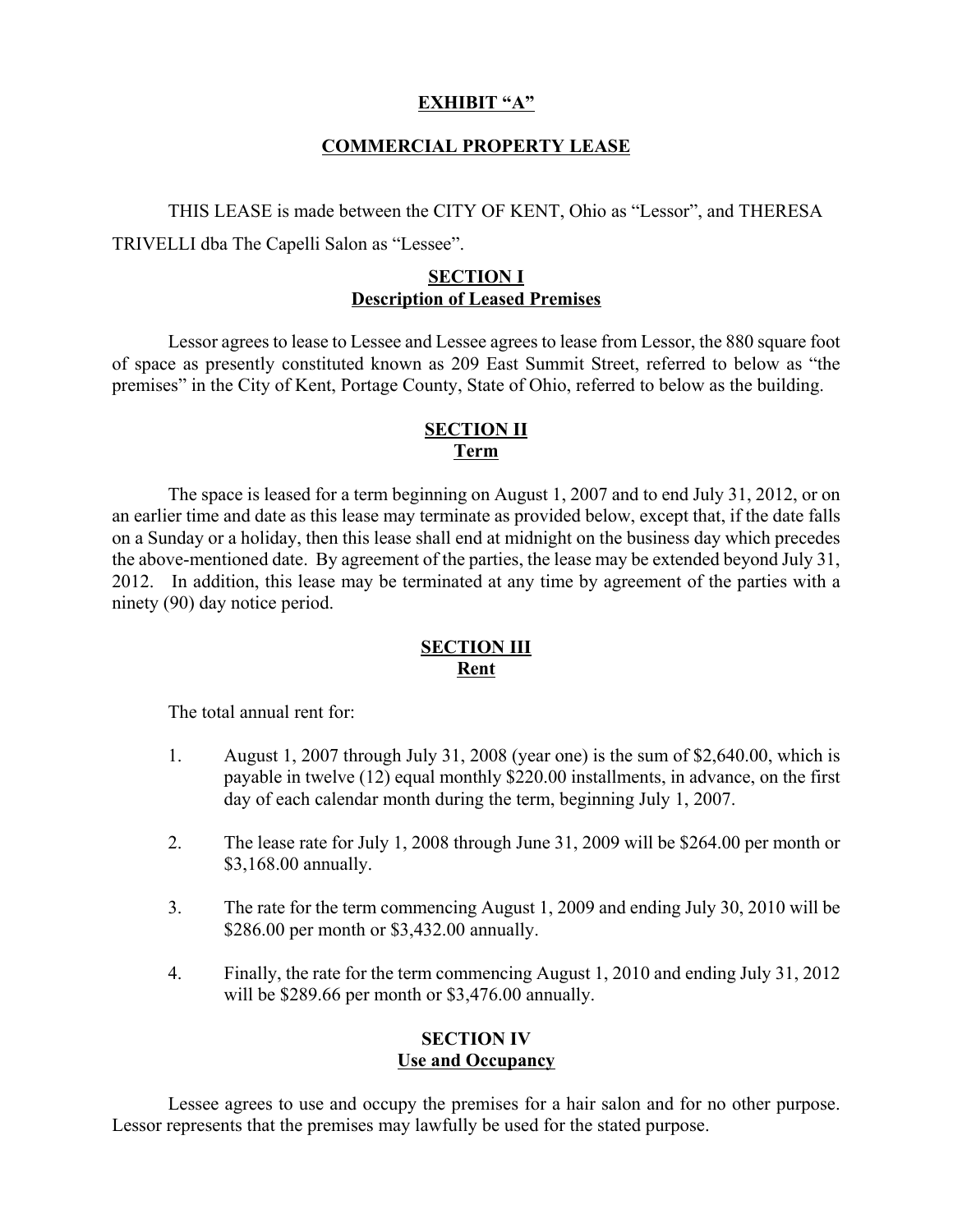# **SECTION V Place for Payment of Rent**

Lessee shall pay rent, and any additional rent as provided below, to Lessor at Moneypenny Realty & Management, LLC, 237 East Main Street, PO Box 1073, Kent, Ohio 44240. Lessor may designate in writing another location for payment of rent, without demand and without counterclaim, deduction, or setoff.

#### **SECTION VI Care and Repair of Premises**

Lessee shall not commit any act of waste and shall take good care of the premises and the fixtures and appurtenances on it, and shall, in the use and occupancy of the premises, conform to all laws, orders, and regulations of the federal, state, and municipal governments or any of their departments. Lessor shall make all necessary repairs to the premises, except where the repair has been made necessary by misuse or neglect by Lessee or Lessee's agents, servants, visitors or licensees. All improvements made by Lessee to the premises which are attached to the premises so that they cannot be removed without material injury to the premises, shall become the property of Lessor upon installation.

Not later than the last day of the term Lessee shall, at Lessee's expense, remove all of Lessee's personal property and those improvements made by Lessee which are not the property of Lessor, including trade fixtures, cabinet work, movable paneling, partitions and the like; repair all injury done by or in connection with the installation or removal of the property and improvements; and surrender the premises in as good condition as they were at the beginning of the term, reasonable wear, and damage by fire, the elements, casualty, or other cause not due to the misuse or neglect by Lessee or Lessee's agents, servants, visitors or licensees, excepted. All property of Lessee remaining on the premises after the last day of the term of this lease shall be conclusively deemed abandoned and may be removed by Lessor, and Lessee shall reimburse Lessor for the cost of the removal. Lessor may have any property left on the premises stored at Lessee's risk and expense.

Lessor shall be responsible for snow removal from the parking lot and sidewalks.

### **SECTION VII Alterations, Additions or Improvements**

Lessee shall not, without first obtaining the written consent of Lessor (by and through the City Service Director), make any alterations, additions or improvements in, to or about the premises.

The premises shall be returned to their original conditions (as of May 23, 2007) by Lessee when they vacate the premises.

Lessor agrees to address the following matters: NONE

# **SECTION VIII Prohibition Against Activities Increasing Fire Insurance Rates**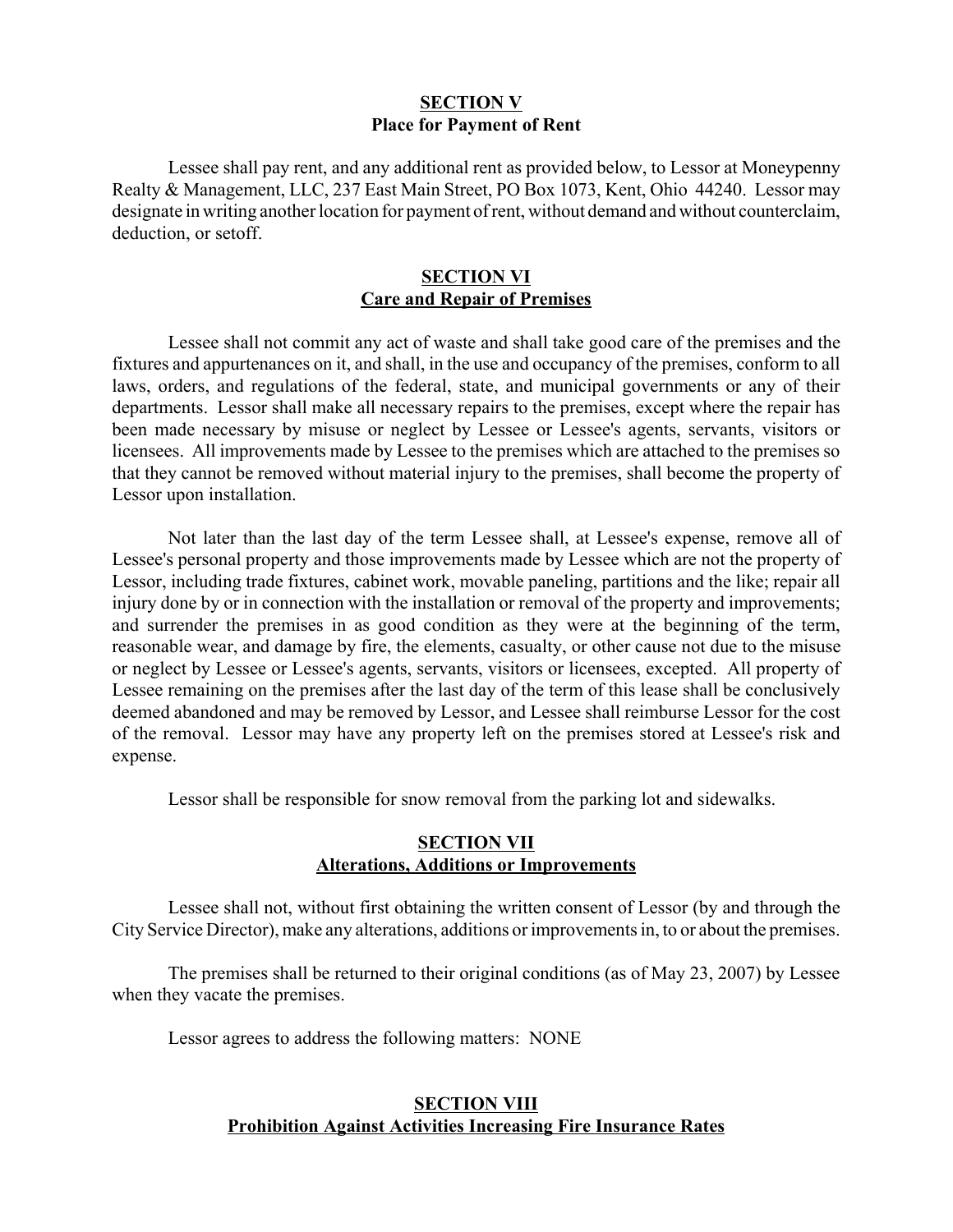Lessee shall not do or permit any activity on the premises, which will cause an increase in the rate of fire insurance on the building.

### **SECTION IX Accumulation of Waste or Refuse Matter**

Lessee shall not permit the accumulation of waste or refuse matter on the leased premises or anywhere in or near the building.

# **SECTION X Abandonment**

Lessee shall not, without first obtaining the written consent of the Lessor, abandon the premises, or allow the premises to become vacant or deserted.

# **SECTION XI Assignment of Sublease**

Lessee shall not, without first obtaining the written consent of the Lessor, assign, mortgage, pledge, or encumber this lease, in whole or in part, or sublet the premises or any part of the premises. This covenant shall be binding upon the legal representatives of Lessee, and upon every person to whom Lessee's interest under this lease passes by operation of law, but shall not apply to an assignment or subletting to the parent or subsidiary of a corporate Lessee or to a transfer of the leasehold interest occasioned by a consolidation or merger involving Lessee.

#### **SECTION XII Compliance with Rules and Regulations**

Lessee shall observe and comply with any rules and regulations which may exist, which are made part of this agreement, and with any further reasonable rules and regulations as Lessor may prescribe, on written notice to the Lessee, for the safety, care, and cleanliness of the building and the comfort, quiet, and convenience of other occupants of the building.

# **SECTION XIII Heat**

Lessee agrees to pay for the heating of the premises leased.

# **SECTION XIV Water**

Lessee agrees to pay for water charges as registered on the water meter and for sewer charges of the premises leased.

# **SECTION XV Electricity**

Lessee agrees to pay for electricity charges of the premises leased.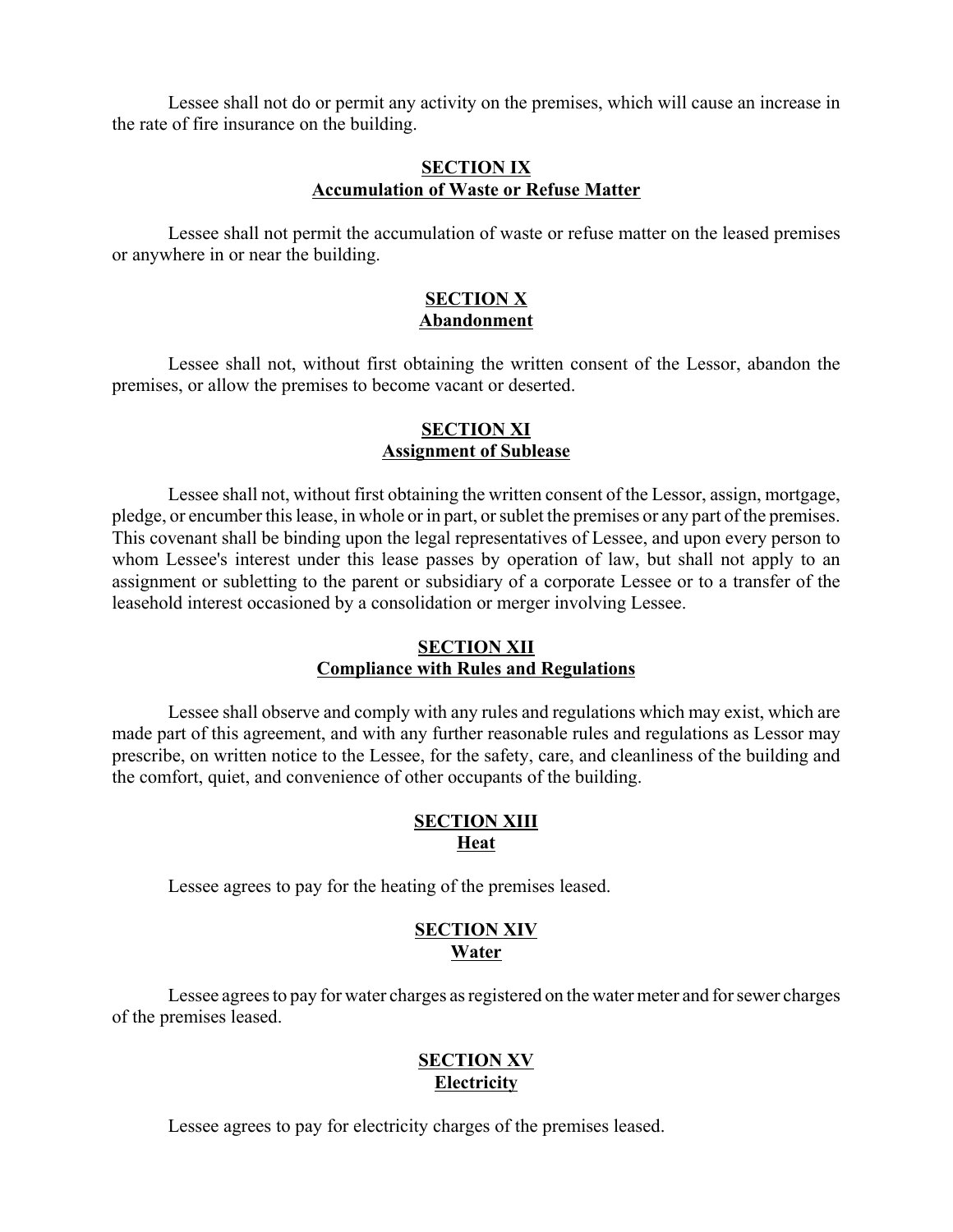#### **SECTION XVI Damages to Building**

If the building is damaged by fire or any other cause to the extent that the cost of restoration, as reasonably estimated by Lessor, will equal or exceed forty (40) percent of the replacement value of the building, exclusive of foundations, just prior to the occurrence of the damage, then Lessor may, no later than the 15th day following the damage, give Lessee a notice of election to terminate this lease, or if the cost of restoration will equal or exceed forty (40) percent of the replacement value and if the premises are not reasonably usable for the purposes for which they are leased under this agreement, then Lessee may, no later than the 15th day following the damage, give Lessor a notice of election to terminate this lease. In event of either election this lease shall terminate on the third day after Lessor gives notice to Lessee, and Lessee shall surrender possession of the premises within a reasonable time, and the rent, and any additional rent, shall be apportioned as of the date of the surrender and any rent paid for any period beyond that date shall be repaid to tenant.

In any case in which use of the premises is affected by any damage to the building, there shall be either an abatement or an equitable reduction in rent depending on the period for which and the extent to which the premises are not reasonably usable for the purpose for which they are leased under this agreement. The words "restoration" and "restore" as used in this Section XVI include repairs. If the damage results from the fault of the Lessee, or Lessee's agents, servants, visitors, or licensees, Lessee shall not be entitled to any abatement or reduction of rent, except to the extent, if any, that Lessor receives the proceeds of rent insurance in lieu of the rent.

#### **SECTION XVII Waivers of Subrogation**

Notwithstanding the provisions of Section VI of this lease, in any event of loss or damage to the building, the premises and/or any contents, each party shall look first to any insurance in its favor before making any claim against the other party; and, to the extent possible without additional cost, each party shall obtain, for each policy of insurance, provisions permitting waiver of any claim against the other party for loss or damage within the scope of the insurance, and each party, to the extent permitted, for itself and its insurers waives all insured claims against the other party.

#### **SECTION XVIII Eminent Domain**

If the cost of restoration as estimated by Lessor amounts to less than forty (40) percent of the replacement value of the building, or if, despite the cost, Lessor does not elect to terminate this lease, Lessor shall restore the building and the premises with reasonable promptness, subject to delays beyond Lessor's control and delays in the making of insurance adjustments between Lessor and its insurance carrier, and Lessee shall have no right to terminate this lease except as provided in this agreement. Lessor need not restore fixture and improvements owned by tenant.

If the premises or any part of the premises or any estate in the premises, or any other part of the building materially affecting Lessee's use of the premises, is taken by eminent domain, this lease shall terminate on the date when title vests pursuant to the taking. The rent, and any additional rent, shall be apportioned as of the termination date and any rent paid for any period beyond that date shall be repaid to Lessee. Lessee shall not be entitled to any part of the award for the taking or any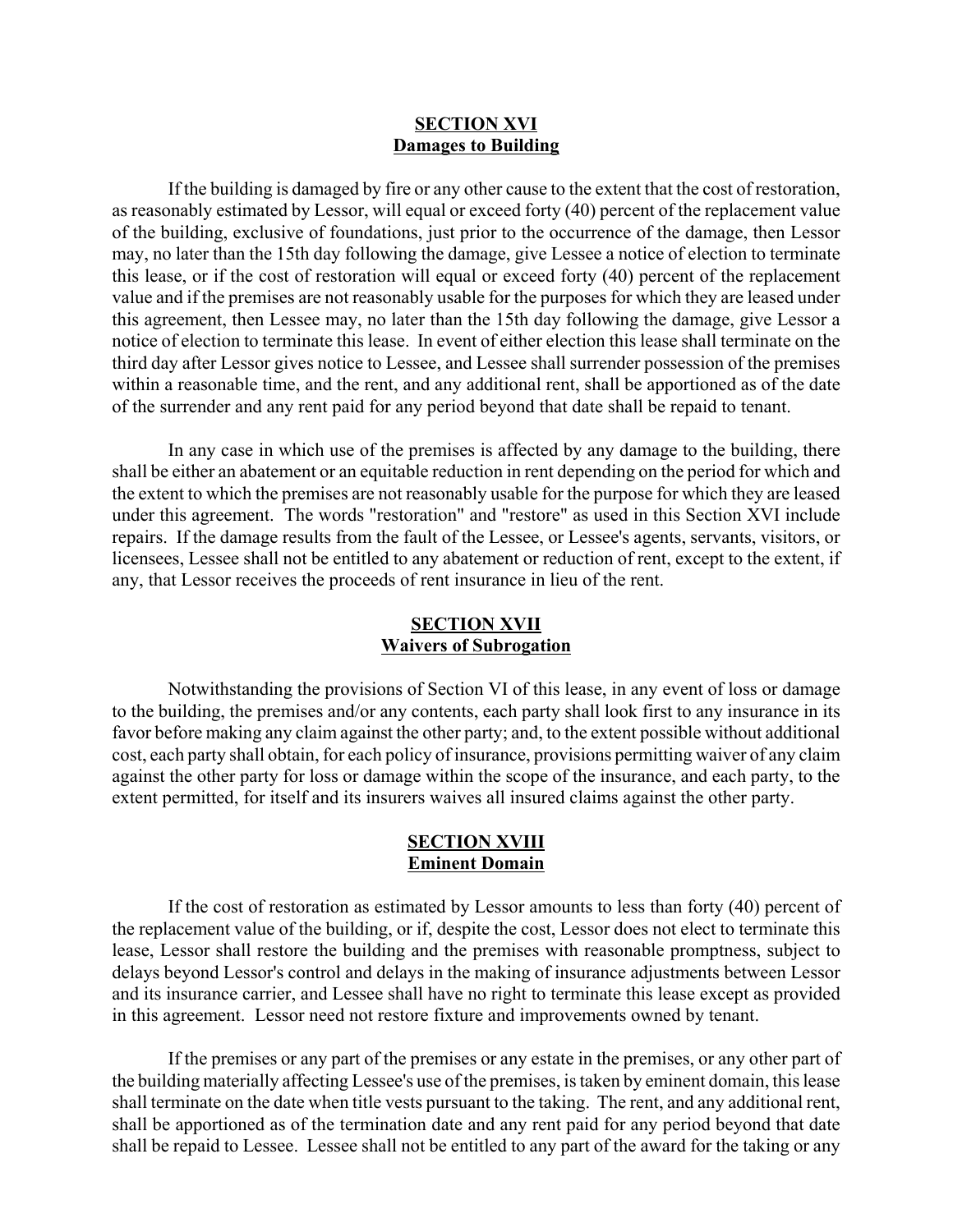payment in lieu of payment, but Lessee may file a claim for any taking of fixtures and improvements owned by Lessee, and for moving expenses.

#### **SECTION XIX Lessor's Remedies on Default**

If Lessee defaults in the payment of rent, or any additional rent, or defaults in the performance of any of the other covenants or conditions of this agreement, Lessor may give Lessee notice of the default. If Lessee does not cure any rent, or additional rent, default within thirty (30) days, or other default within thirty (30) days, after notice is given or if the other default is of a nature that it cannot be completely cured within that period, Lessee does not commence curing within thirty (30) days and thereafter proceed with reasonable diligence and in good faith to cure the default, then Lessor may terminate this lease on not less than three (3) days' notice to Lessee. On the date specified in the notice the term of this lease shall terminate and Lessee shall then quit and surrender the premises to Lessor, but Lessee shall remain liable as provided in Section XX. If this lease is terminated by Lessor, Lessor may at any time after termination resume possession of the premises by any lawful means and remove Lessee or other occupants and its or their effect.

## **SECTION XX Deficiency**

In any case where Lessor has recovered possession of the premises by reason of Lessee's default, Lessor may, at Lessor's option, occupy the premises or cause the premises to be redecorated, altered, divided, consolidated with other adjoining premises, or otherwise changed or prepared for reletting, and may relet the premises or any part of the premises as agent of Lessee or otherwise, for a term or terms to expire prior to, at the same time as, or subsequent to, the original expiration date of this lease, at Lessor's option, and receive the rent as agreed under the lease. Any rent received shall be applied first to the payment of expenses Lessor may incur in connection with the recovery of possession, redecorating, altering, dividing, consolidating with other adjoining premises, or otherwise changing or preparing for reletting, and reletting, including brokerage and reasonable attorneys' fees, and then to the payment of damages in amounts equal to the rent under this agreement and to the cost and expenses of performance of the other covenants of Lessee as provided in this agreement. Lessee agrees, in the above described circumstances, whether or not Lessor has relet, to pay to Lessor damages equal to the rent and other sums agreed to, less the net proceeds of the reletting. The damages shall be payable by Lessee on the several rent days above specified. In reletting the premises, Lessor may grant rent concessions, and Lessee shall not be credited with the concessions. No reletting shall constitute a surrender and acceptance or be deemed evidence of a surrender and acceptance. If Lessor elects, pursuant to this agreement, actually to occupy and use the premises or any part of the premises during any part of the balance of the term as originally fixed or since extended, there shall be allowed against Lessee's obligation for rent or damages as defined in this agreement, during the period of Lessor's occupancy, the reasonable value of the occupancy, not to exceed in any event the rent reserved and the occupancy shall not be construed as a relief of Lessee's liability under this agreement.

Lessee waives all right of redemption to which Lessee or any person claiming under Lessee might be entitled by any law now or later in force. Lessor's remedies under this agreement are in addition to any remedy allowed by law.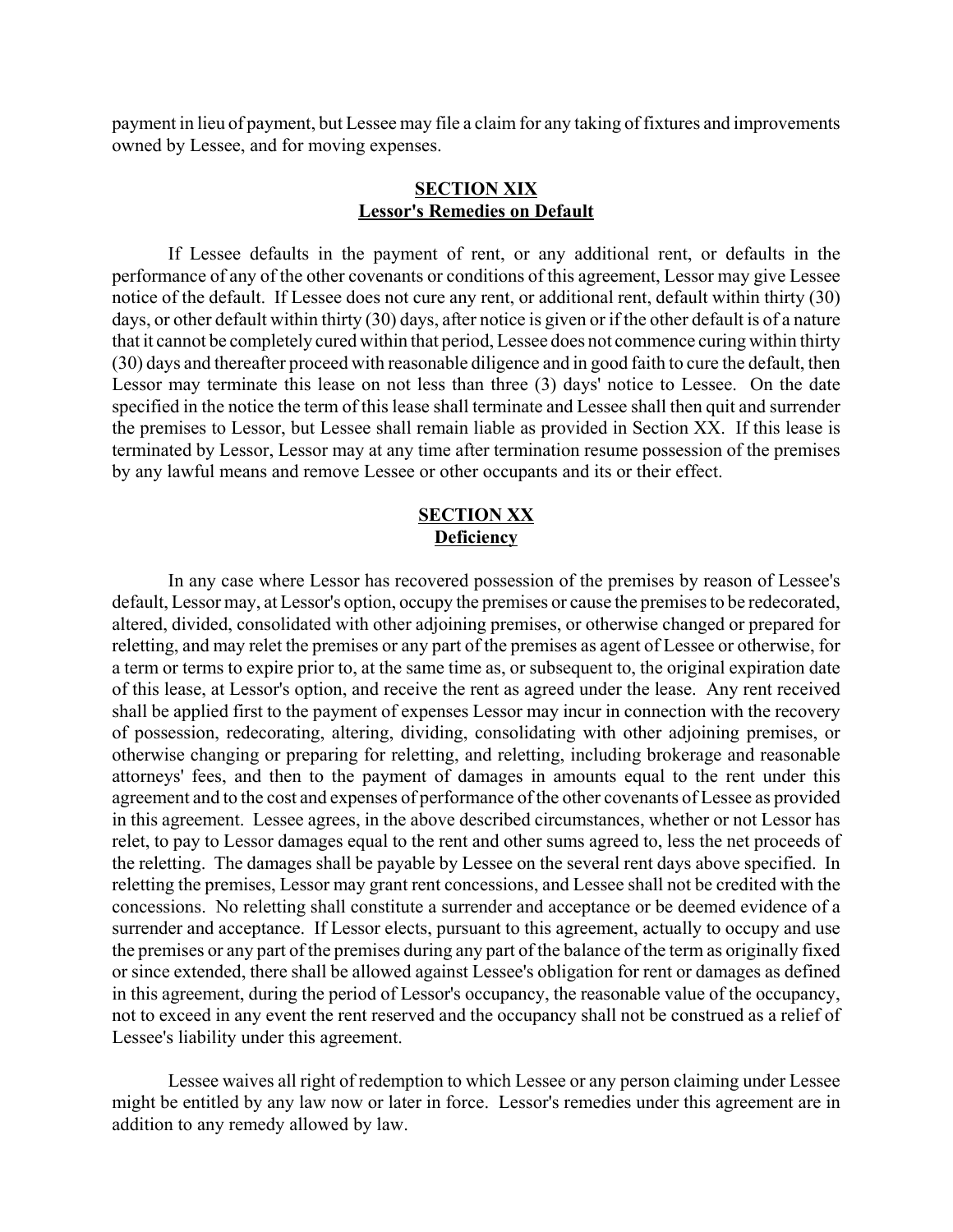#### **SECTION XXI Effect of Failure to Insist on Strict Compliance with Conditions**

The failure of either party to insist on strict performance of any covenant or condition of this agreement, or to exercise any option contained in this agreement, shall not be construed as a waiver of the covenant, condition, or option in any other instance. This lease cannot be changed or terminated orally.

#### **SECTION XXII Collection of Rent from any Occupant**

If the premises are sublet or occupied by anyone other than Lessee and Lessee is in default under this agreement, or if this lease is assigned by Lessee, Lessor may collect rent from the assignee, subtenant, or occupant, and apply the net amount collected to the rent reserved. The collection shall not be deemed a waiver of the covenant against assignment and subletting, or on acceptance of the assignee, subtenant, or occupant as lessee, or a release of Lessee from further performance of the covenants contained in this agreement.

### **SECTION XXIII Subordination of Lease**

This lease shall be subject and subordinate to all underlying leases and to mortgages and trust deeds which now or subsequently affect the leases or the real property of which the premises form a part, and also to all renewals, modifications, consolidations, and replacement of the underlying leases and the mortgages and trust deeds. Although no instrument or act on the part of Lessee shall be necessary to effectuate the subordination, Lessee will, nevertheless, execute and deliver instruments confirming the subordination of this lease as may be desired by the holders of the mortgages and trust deeds or by any of the Lessors under the underlying leases. Lessee agrees to appoint Lessor attorney in fact, irrevocably, to execute and deliver any of the above described instrument for Lessee. If any underlying lease to which this lease is subject terminates, Lessee shall, on timely request, attorn to the owner of the reversion.

#### **SECTION XXIV Security Deposit**

Lessee agrees to deposit with Lessor upon signing of this lease the sum of \$300.00 as security for the performance of Lessee's obligations under this lease, including without limitation the surrender of possession of the premises to Lessor as provided in this agreement. If Lessor applies any part of the deposit to cure any default of Lessee, Lessee shall upon demand deposit with Lessor the amount applied so that Lessor shall have the full deposit on hand at all times during the term of this lease. Lessee's deposit will be returned at upon termination of the lease if the premises are retuned in acceptable condition.

#### **SECTION XXV Lessor's Right To Cure Lessee's Breach**

If Lessee breaches any covenant or condition of this lease, Lessor may, on reasonable notice to Lessee (except that no notice need be given in case of emergency), cure the breach at the expense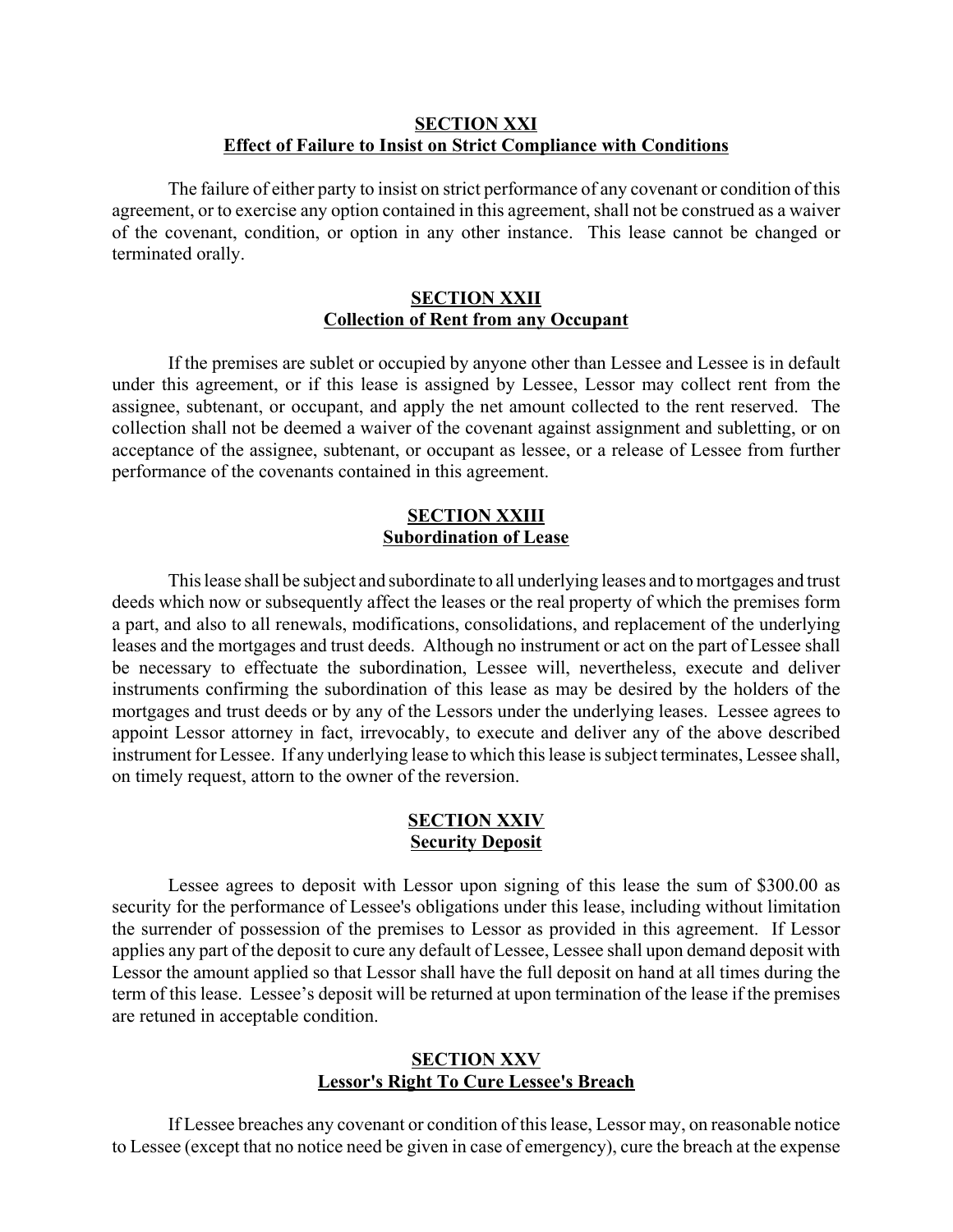of Lessee. The reasonable amount of all expenses, including attorneys' fees, incurred by Lessor in curing the breach, whether paid by Lessor or not, shall be deemed additional rent payable on demand.

# **SECTION XXVI Mechanics Lien**

Lessee shall within fifteen (15) days after notice from Lessor discharge any mechanics liens for materials or labor claimed to have been furnished to the premises on Lessee's behalf.

#### **SECTION XXVII Notices**

Any notice by either party to the other shall be in writing and shall be deemed proper only if delivered personally or sent by registered or certified mail in an addressed postpaid envelope; if to Lessee, at the above described building (209 East Summit Street, Kent, Ohio 44240); if to Lessor, at 215 E. Summit Street, Kent, Ohio 44240; or, to either, at another address as Lessee or Lessor, respectively, may designate in writing. Notice shall be deemed properly given, if delivered personally, upon delivery, and if mailed, upon the third day after mailing.

### **SECTION XXVIII Lessor's Right To Inspection, Repair, and Maintenance**

Lessor may enter the premises at any reasonable time, upon adequate notice to Lessee (except that no notice need be given in case of emergency) for the purpose of inspection or to make repairs, replacements, or additions in, to, on and about the premises or the building, as Lessor deems necessary or desirable. Lessee shall have no claim or cause of action against Lessor by reason of entry for these purposes except as provided in Section XXXIII of this agreement.

The Lessee agrees to meet with Community Development Department and other City staff on an annual basis to assess the Lessee's progress towards growth strategies and attainment of goals that were agreed to during the original application process.

# **SECTION XXIX Interruption of Services or Use**

Interruption or curtailment of any service maintained in the building, if caused by strikes, mechanical difficulties, or any causes beyond Lessor's control whether similar or dissimilar to those enumerated, shall not entitle Lessee to any claim against Lessor or to any abatement in rent, and shall not constitute constructive or partial eviction, unless Lessor fails to take such measures as may be reasonable in the circumstances to restore the service without delay. If the premises are rendered untenantable in whole or part, for a period of fifteen (15) business days, due to repairs, replacements, or additions, other than those made with Lessee's consent or caused by misuse or neglect by Lessee or Lessee's agents, servants, visitors, or licensees, there shall be a proportionate abatement of rent during the period of untenantability.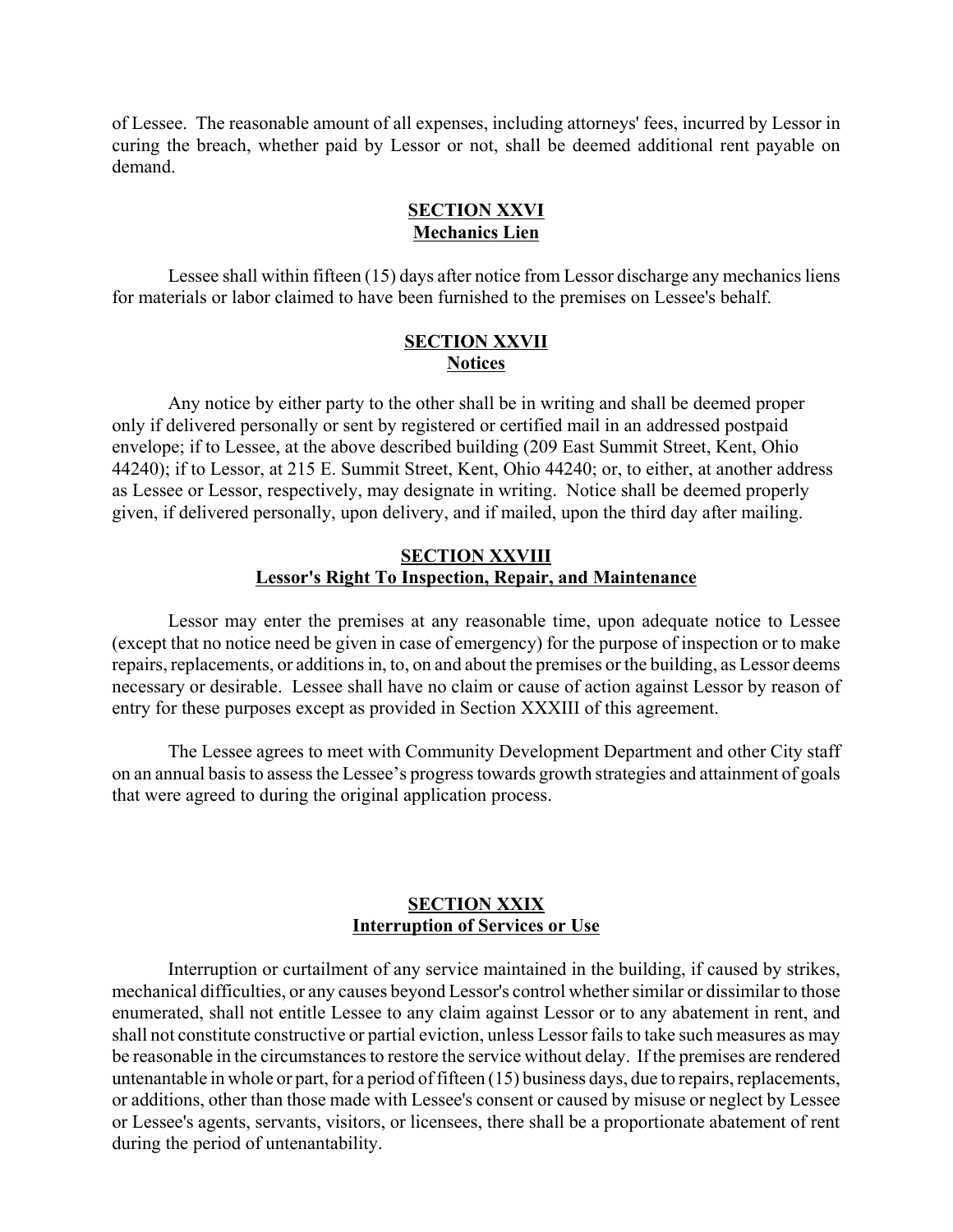#### **SECTION XXX Conditions of Lessor's Liability**

Lessee may not claim a constructive eviction from the premises unless Lessee has first notified Lessor in writing of the condition or conditions giving rise to the eviction, and, if the complaints are justified, unless Lessor fails within a reasonable time after receipt of notice to remedy the conditions.

#### **SECTION XXXI Lessor's Right To Show Premises**

Lessor may show the premises to prospective purchasers and mortgagees and, during the six (6) months prior to termination of this lease, to prospective tenants, during business hours upon reasonable notice to Lessee.

# **SECTION XXXII Effect of Other Representations**

No representations or promises shall be binding on the parties to this agreement except those representations and promises contained in this agreement or in some future writing signed by the party making the representations or promises.

# **SECTION XXXIII Peaceful Enjoyment**

Lessor covenants that if, and for as long as Lessee pays the rent, and any additional rent as provided in this agreement, and performs the covenants of this lease, Lessee shall peaceably and quietly have, hold, and enjoy the premises for the term mentioned, subject to the provisions of this lease.

#### **SECTION XXXIV Lessee's Certification as to Force and Effect of Lease**

Lessee shall, from time to time, upon not less than five (5) days' prior written request by Lessor, execute, acknowledge, and deliver to Lessor a written statement certifying that the lease is unmodified and in full force and effect, or that the lease is in full force and effect as modified and listing the instruments of modification; the dates to which the rents and other charges have been paid; and, whether or not to the best of Lessee's knowledge Lessor is in default under this lease and, if so, specifying the nature of the default. It is intended that any statement delivered according to this Section may be relied upon by a prospective purchaser of Lessor's interest or mortgagee of Lessor's interest or assignee of any mortgage upon Lessor's interest in the building.

# **SECTION XXXV Waiver of Jury Trial**

To the extent permitted by law, the parties waive trial by jury in any action or proceeding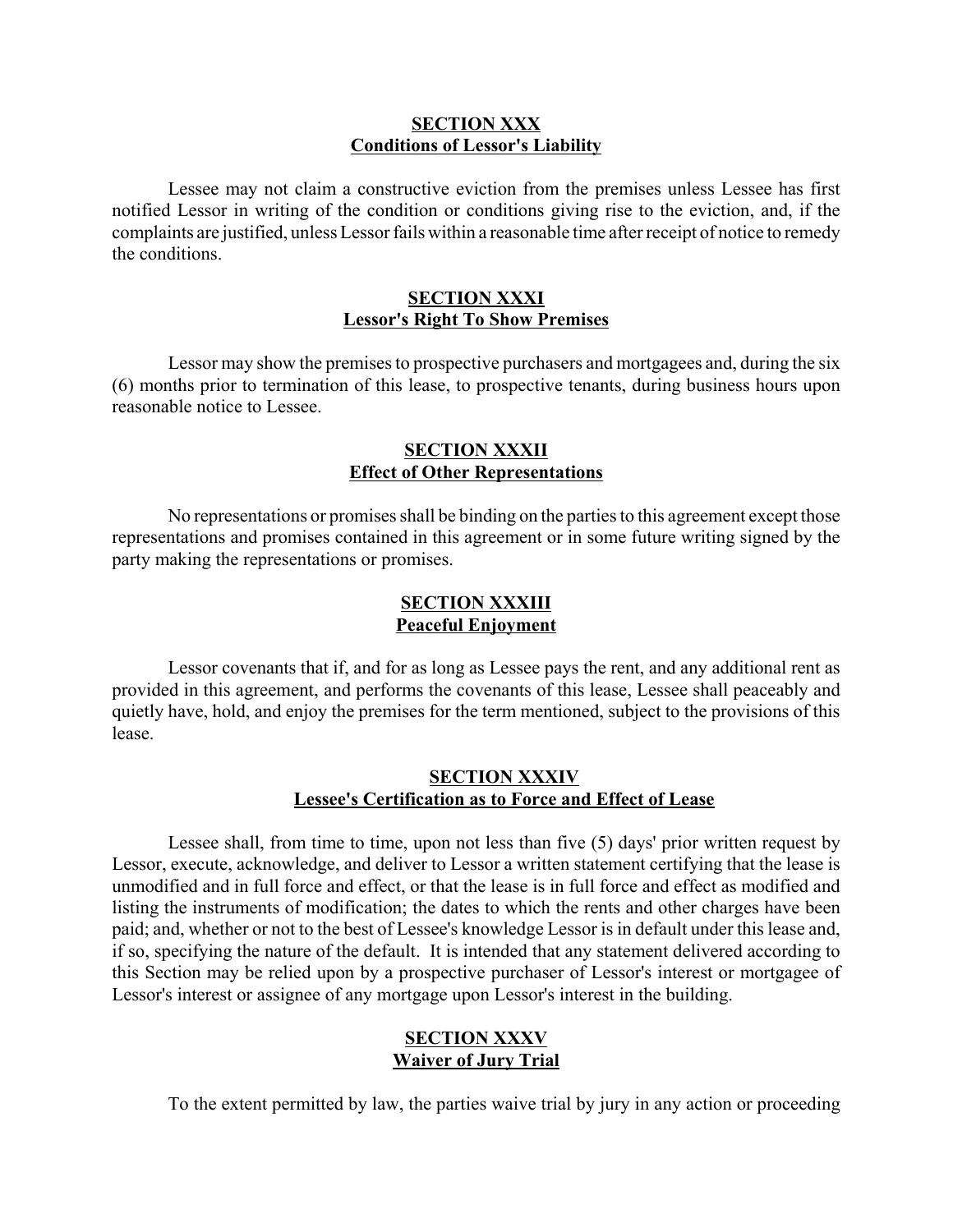brought in connection with this lease or the premises.

# **SECTION XXXVI Section Headings**

The section headings in this lease are intended for convenience only and shall not be taken into consideration in any construction or interpretation of this lease or any of its provisions.

#### **SECTION XXXVII Binding Effect on Successors and Assigns**

The provisions of this lease shall apply to, bind, and inure to the benefit of Lessor and Lessee and their respective heirs, successors, legal representatives, and assigns. It is understood that the term "Lessor" as used in this lease means only the owner, a mortgagee in possession, or a term Lessee of the building, so that in the event of any sale of the building or of any lease of the building, of if a mortgagee takes possession of the premises, the Lessor named in this agreement shall be entirely freed and relieved of all covenants and obligations of Lessor subsequently accruing under this agreement. The purchaser, the term Lessee of the building, or the mortgagee in possession has assumed and agreed to carry out any and all covenants and obligations of the Lessor under this agreement.

# **SECTION XXXVIII INSURANCE.**

1. Lessee shall protect, save harmless and indemnify Lessor against and from (i) any penalties, damages, charges or costs (including reasonable attorneys fees) imposed or resulting from any violation of any law, order of governmental agency or ordinance by Lessee, (ii) all claims, losses, costs, damages or expenses (including reasonable attorneys' fees) arising out of or from Lessee's occupancy of the Premises, and (iii) any and all losses, costs, damages or expenses (including reasonable attorneys' fees) arising out of any failure of Lessee in any material respect to comply with or perform all of the requirements and provisions of this Lease.

2. Lessee shall, at Lessee's cost and expense, procure and continue in force, in the name of Lessor, Lessor's mortgagee(s) and Lessee, as their interests may appear, general liability insurance coverage against injuries to persons and property occurring in**,** or upon the Premises, during the term of this Lease, such insurance at all times to be in a single limit amount of not less than \$500,000 per incident and One Million Dollars (\$1,000,000) in the aggregate. Such insurance shall be written with a company or companies authorized to engage in the business of general liability insurance in the State of Ohio, and there shall be delivered to Lessor customary insurance certification evidencing such insurance and copies of the policies. Such insurance shall further provide that the same may not be cancelled, terminated or modified unless the insurer gives Lessor at least fifteen (15) days' prior written notice thereof.

3. Lessor, at Lessor's expense, shall maintain special form or "All-Risk" property insurance insuring the Premises and other improvements on the land but not Lessee's contents or personal property located on the Premises.